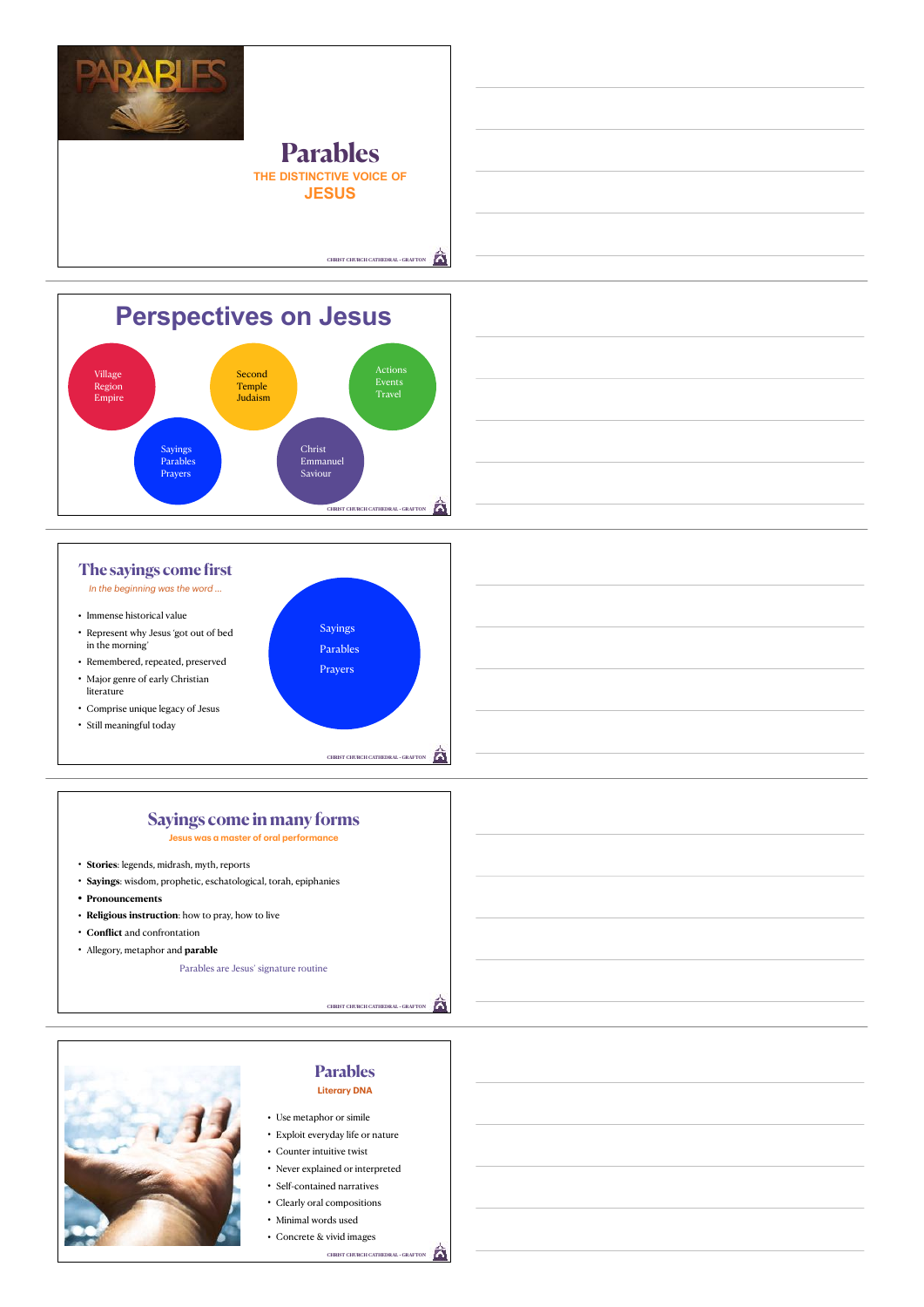## **Parables attributed to Jesus**

**legacy of an oral poetic**

- How many parables?
- More than 40 (a common answer)
- Around 60 examples
- 33 unique examples
- Only 26 found in NT gospels
- Never in Gospel of John
- Feature in Matthew & Luke



#### **Not all sayings are parables but every parable is a memorable saying**

**"… every scholar who is schooled in Heaven's imperial rule is like some toastmaster who produces from his cellar something mature and something young."**

**Matthew 13:52 (The Five Gospels)**







### **What we learn from the parables 'scholars schooled for the kingdom'**

- Central theme: empire of God, a.k.a. Heaven's imperial rule, commonwealth of God
- Wisdom is best approached via metaphor
- Embrace the questions & do not seek 'the' answers
- Use the red & pink parables as a benchmark for interpretation of the grey and **black**
- Focus on the single big idea
- Look past the cultural packaging (for example)

Â **CHRIST CHURCH CATHEDRAL • GRAFT**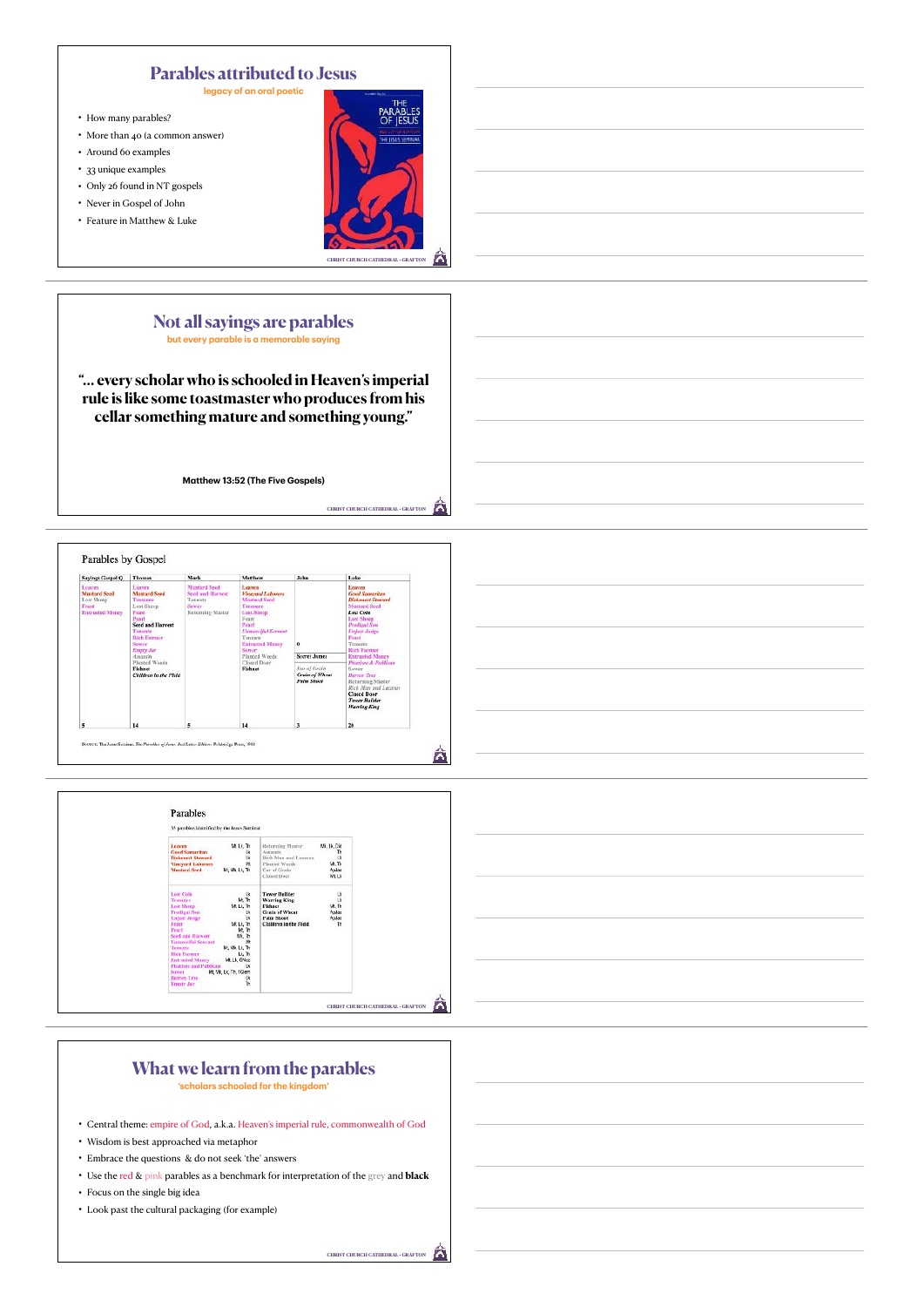**"There was a judge in a certain town,' he said, 'who had neither fear of God nor respect for anyone. In the same town there was also a widow who kept on coming to him and saying, "I want justice from you against my enemy!" For a long time he refused, but at last he said to himself, "Even though I have neither fear of God nor respect for any human person, I must give this widow her just rights since she keeps pestering me, or she will come and slap me in the face."**

**Luke 18:2–5 (NJB)**

**CHRIST CHURCH CATHEDRAL • GRAFTON**

# **The 5 red parables**

Â **CHRIST CHURCH CATHEDRAL • GRAFTON**

**CHRIST CHURCH CATHEDRAL • GRAFTON**

â

**CHRIST CHURCH CATHEDRAL • GRAFTON**

**1. The Leaven** Matt 13:33b; Luke 13:20b–21. Thom 96:1

Heaven's imperial rule is like leaven which a woman took and concealed in fifty pounds of flour until it was all leavened.

#### **2. The Samaritan** Luke 10:30–35

There was a man going from Jerusalem to Jericho when he fell into the hands of robbers. They stripped him, beat him up, and went off, leaving him half dead. Now by coincidence a priest was going down that road; when he caught sight of his, he went out of his way to avoid him. In the same way, when a Levite came to the place, he took one look at him and crossed the road to avoid him. But this Samaritan who was traveling that way came to where he was and was moved to pity at the sight of him. He went up to him and bandaged his wounds, pouring olive oil and wine on them. He hoisted him onto his own animal, brought him to an inn, and looked after him. The next day he took out two silver coins, which he gave to the innkeeper, and said, "Look after him, and on my way back I'll reimburse you for any extra expense you have had.

#### **3. Shrewd manager** Luke 16:1–9

There was this rich man whose manager had been accused of squandering his master's property. He called him in and said, "What's this I hear about you? Let's have an audit of your management, because your job is being terminated." Then the manager said to himself, "What am I to do? My master is firing me. I'm not strong enough to dig ditches and I'm ashamed to beg. I've got it! I know what I'll do so doors will open for me when I am removed from management.

**CHRIST CHURCH CATH**